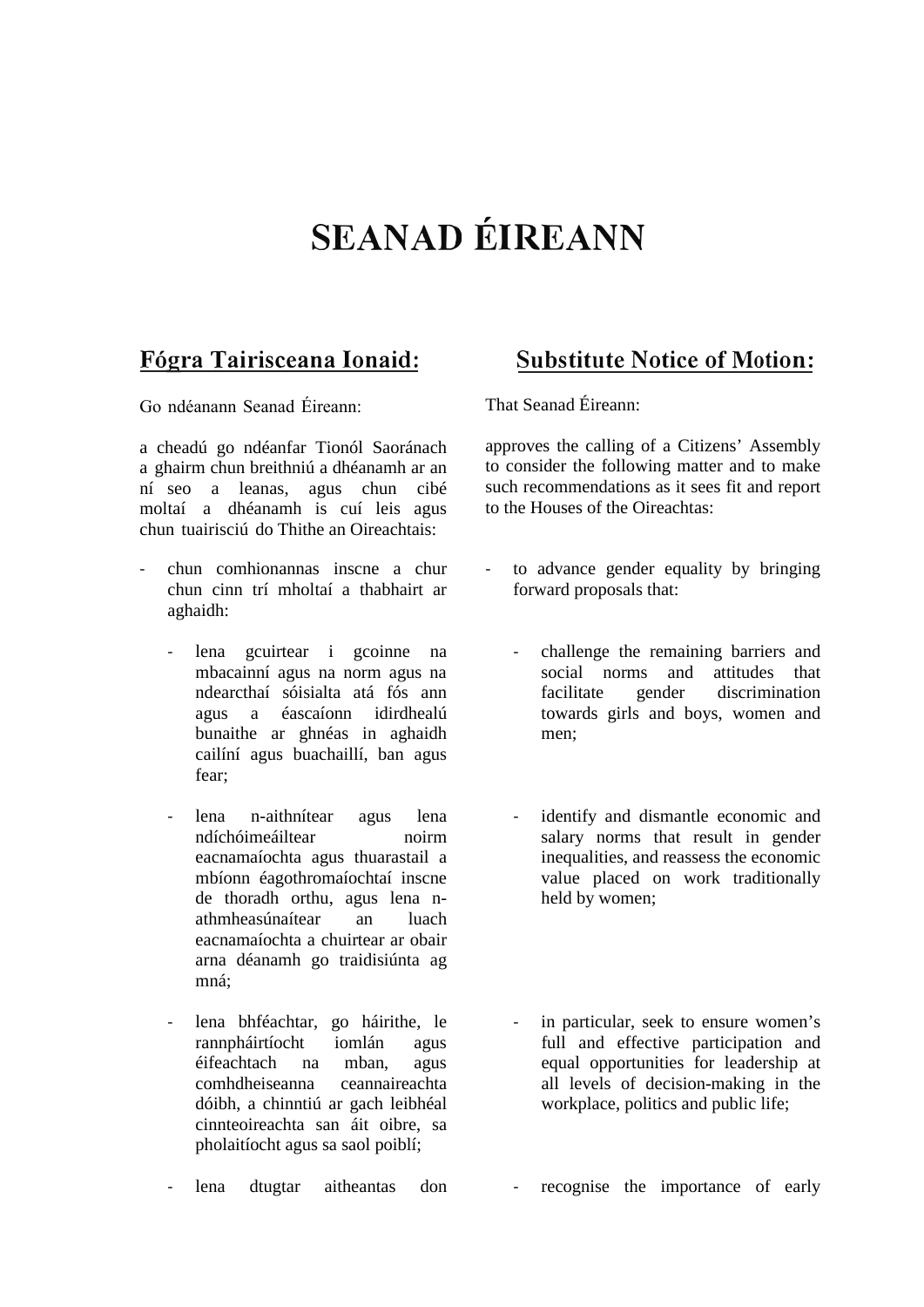tábhacht a bhaineann le cúram tuismitheora sna luathbhlianta agus lena ndéantar iarracht cóimheá oibre agus saoil níos fearr a éascú;

- lena scrúdaítear an fhreagracht shóisialta maidir le cúram, agus comhfhreagracht na mban agus na bhfear as cúram, go háirithe laistigh den teaghlach; agus
- lena ngrinnscrúdaítear na héagothromaíochtaí struchtúracha pá a mbíonn de thoradh orthu go mbíonn ionadaíocht dhíréireach ag mná in earnálacha pá ísil;

ag éirí as an méid sin thuas, chun tosaíocht a thabhairt do na moltaí, a bhféadfaidh athrú beartais, reachtaíochta nó bunreachta a bheith ar áireamh iontu, ag féachaint do na ceanglais dhlíthiúla agus do na costais i gcomparáid leis an tionchar a d'fhéadfadh a bheith acu; agus

a thabhairt dá haire:

- gur 100 duine a bheidh i gcomhaltas an Tionóil, mar seo a leanas:
	- Cathaoirleach a bheidh le ceapadh ag an Rialtas;
	- 99 saoránach atá i dteideal vótáil i reifreann, arna n-earcú ag an leibhéal náisiúnta agus arna roghnú go hamasach de réir an chleachtais earcaíochta is fearr, i gcomhréir le comhairle ó shaineolaithe tionscail, sa chaoi go mbeidh siad ionadaíoch, ar an mórchóir, do shochaí na hÉireann; agus
	- ní bheidh rannpháirtíocht polaiteoirí ar áireamh i gcomhaltas an Tionóil;
- gurb é sé mhí fad uasta na seirbhíse do chomhaltaí an Tionóil, ach amháin an Cathaoirleach a cheapfar ar feadh

years parental care and seek to facilitate greater work-life balance;

- examine the social responsibility of care and women and men's coresponsibility for care, especially within the family; and
- scrutinise the structural pay inequalities that result in women being disproportionately represented in low pay sectors;

following on from the above, to prioritise the proposals, which may include policy, legislative or constitutional change, having regard to the legal requirements and the costs versus the potential impact; and

notes that:

- membership of the Assembly will consist of 100 persons as follows:
	- a Chairperson to be appointed by the Government;
	- 99 citizens entitled to vote at a referendum, recruited at national level and randomly selected in accordance with best recruitment practice, as advised by industry experts so as to be broadly representative of Irish society; and
	- membership of the Assembly will not include participation by politicians;
- the maximum length of service for Assembly members other than the Chairperson who will be appointed for a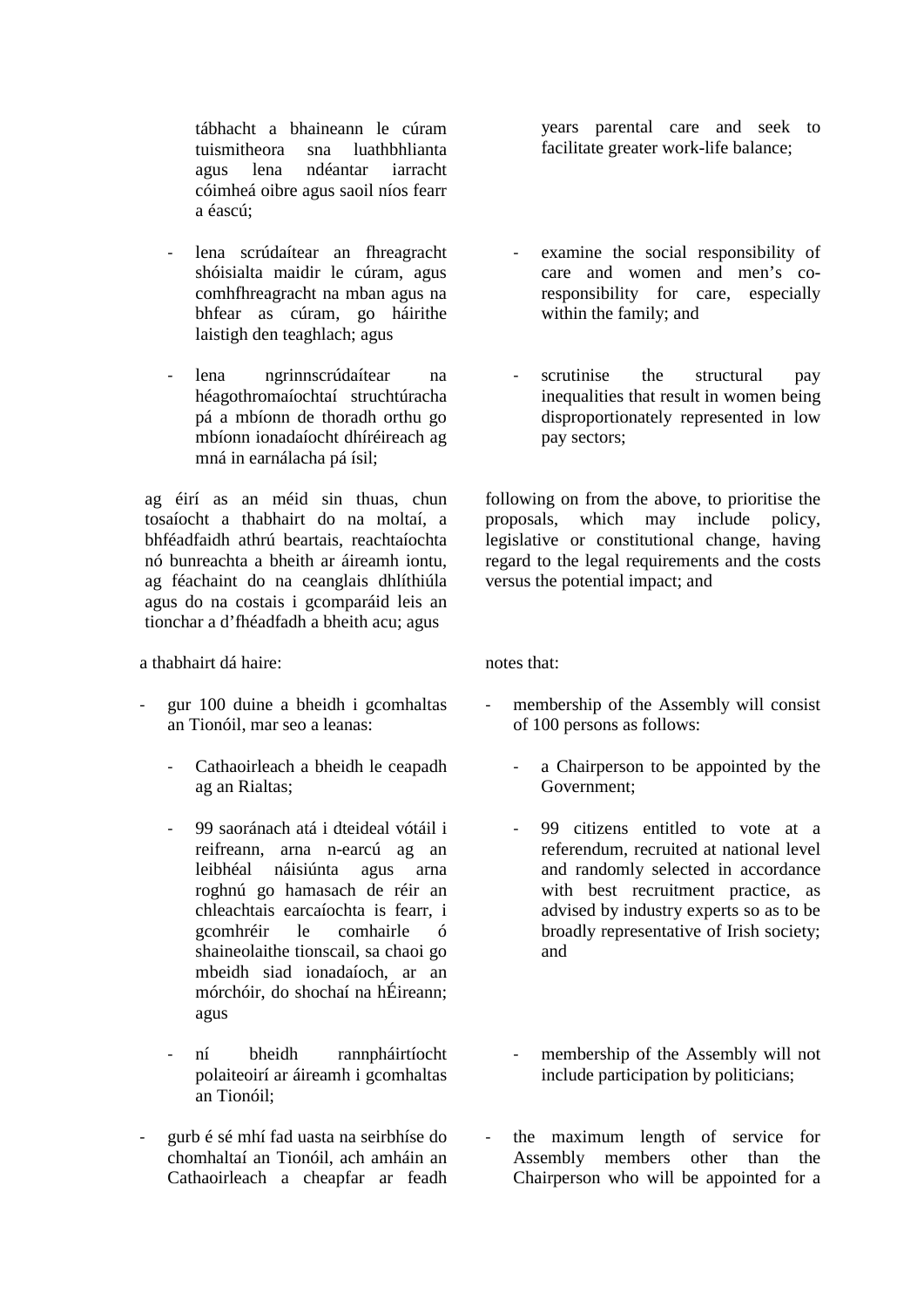téarma 12 mhí, agus go bhforbrófar clár oibre an Tionóil dá réir; má thagann imthosca gan choinne chun cinn, áfach, féadfar leanúint leis an gcomhaltas go dtí go gcríochnófar breithniú gníomhach ar ábhar;

- go bhfaighidh comhaltaí stipinn ainmniúil in aghaidh an deireadh seachtaine do gach cruinniú a bhfreastalaíonn siad air d'fhonn aitheantas a thabhairt dá dtiomantas sibhialta;
- go bhféadfar ionadaithe a cheapadh faoi réir na gcritéar roghnóireachta thuas, agus go mbeidh na hionadaithe sin in ann páirt a ghlacadh sna himeachtaí agus vótáil faoina n-ainm féin;
- go gcomhaontóidh an Tionól a rialacha nóis imeachta féin d'fhonn a ghnó a sheoladh go héifeachtach ar an modh is tíosaí is féidir;
- go bhfeidhmeoidh an Tionól ar shlí a bheidh follasach agus trédhearcach, lena n-áirítear trí imeachtaí poiblí a bheoshruthú agus trí dhoiciméadacht agus ábhar iomchuí a fhoilsiú go pras;
- go dtabharfaidh an Tionól tuarascáil agus moladh (moltaí) do Thithe an Oireachtais faoin ní atá leagtha amach thuas agus, ar an méid sin a fháil, go dtarchuirfidh Tithe an Oireachtais an tuarascáil chuig Coiste iomchuí den dá Theach lena breithniú, ar Coiste é a dhéanfaidh a chuid tátal a chur faoi bhráid na dTithe chun díospóireacht a dhéanamh orthu;
- go gcaithfidh an Tionól dhá chruinniú ar a laghad ag déanamh breithniú ar an ábhar a bheidh sannta dó agus go dtabharfaidh sé tuarascáil, in aon chás, tráth nach déanaí ná aon bhliain amháin ó dháta an chéad chruinnithe den Tionól;

12 month term, will be six months and the work programme for the Assembly will be developed in accordance with this, however, in the event of unforeseen circumstances, membership may continue until active consideration of a topic has been completed;

- members will receive a nominal stipend on a per weekend basis for each meeting attended, to recognise their civic commitment;
- substitutes may be appointed subject to the selection criteria above, who will be entitled to contribute to the proceedings and vote in their own name;
- the Assembly will agree its own rules of procedure for the effective conduct of its business in as economical a manner as possible;
- the Assembly will operate in an open and transparent manner, including live streaming of public proceedings and the prompt publication of relevant documentation and material;
- the Assembly will make a report and recommendation(s) on the matter set out above to the Houses of the Oireachtas, which on receipt, will refer the report for consideration to a relevant Committee of both Houses and the Committee will, in turn, bring its conclusions to the Houses for debate;
- the Assembly will spend a minimum of two meetings considering the topic assigned to it and will report in any event not later than one year from the date of the first Assembly meeting;